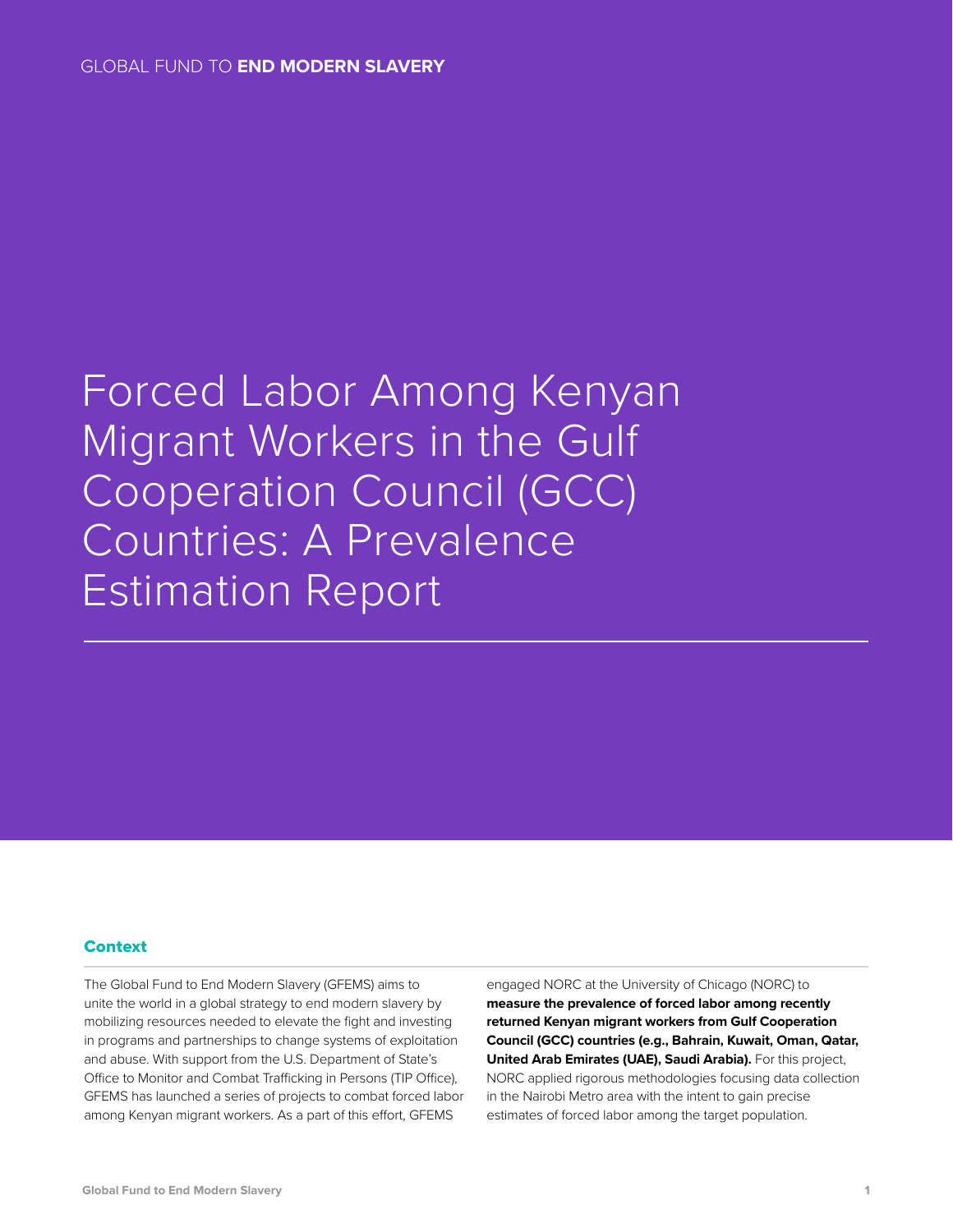# Key Findings

#### **NORC Forced Labor Indicators**

• *NORC indicators find extensive forced labor violations.* NORC used a two-step scheme to establish the threshold of trafficking victimization, comprised of (1) some form of abuse or unfair labor practice using a scale of harm based on severity of infringement, and (2) the inability to leave out of fear of serious repercussions. Using this approach, NORC indicators found that 98.7% experienced trafficking victimization. The estimated population rate is 98.2%.

#### **NORC's 4-Category Scale of Harm**

- *Violation of physical integrity.* 65.2% reported having experienced at least one of the physical/sexual violence measures. The estimated population rate is 64.7%.
- *Restriction of freedom.* 97.5% reported having encountered at least one of the restrictions of freedom violations. The estimated population rate is 97%.
- *Abusive/coercive employment practices.* 96.7% experienced abusive labor practices or employment tactics by their employers to do things they did not want to do. The estimated population rate is 95.9%.
- *Deceptive/unfair/unsafe work environment.* 98.4% reported having experienced at least one of the deceptive, unfair, or unsafe work environment violations. The estimated population rate is 97.56%.

#### **ILO Forced Labor Indicators**

- *International Labor Organization (ILO) indicators reveal almost identical patterns of violations.* ILO indicators, comprised of the presence of menace of penalty and involuntariness violations, show that 97.5% of the sample reported having experienced both types of violations at least once during their last stay in the GCC. The ILO estimated population rate is 96.1%.
- *Menace of penalty.* 97.6% reported having experienced at least one of the menace of penalty measures. The estimated population rate is 96.1%.
- *Involuntariness.* 98.7% experienced at least one of the involuntariness violations. The estimated population rate is 98.2%.

## NORC FORCED LABOR INDICATORS



**Deceptive/unfair/unsafe work environment**

**64%**

**All of the Above (Complete Harm Spectrum)**

## ILO FORCED LABOR INDICATORS







**Global Fund to End Modern Slavery 2**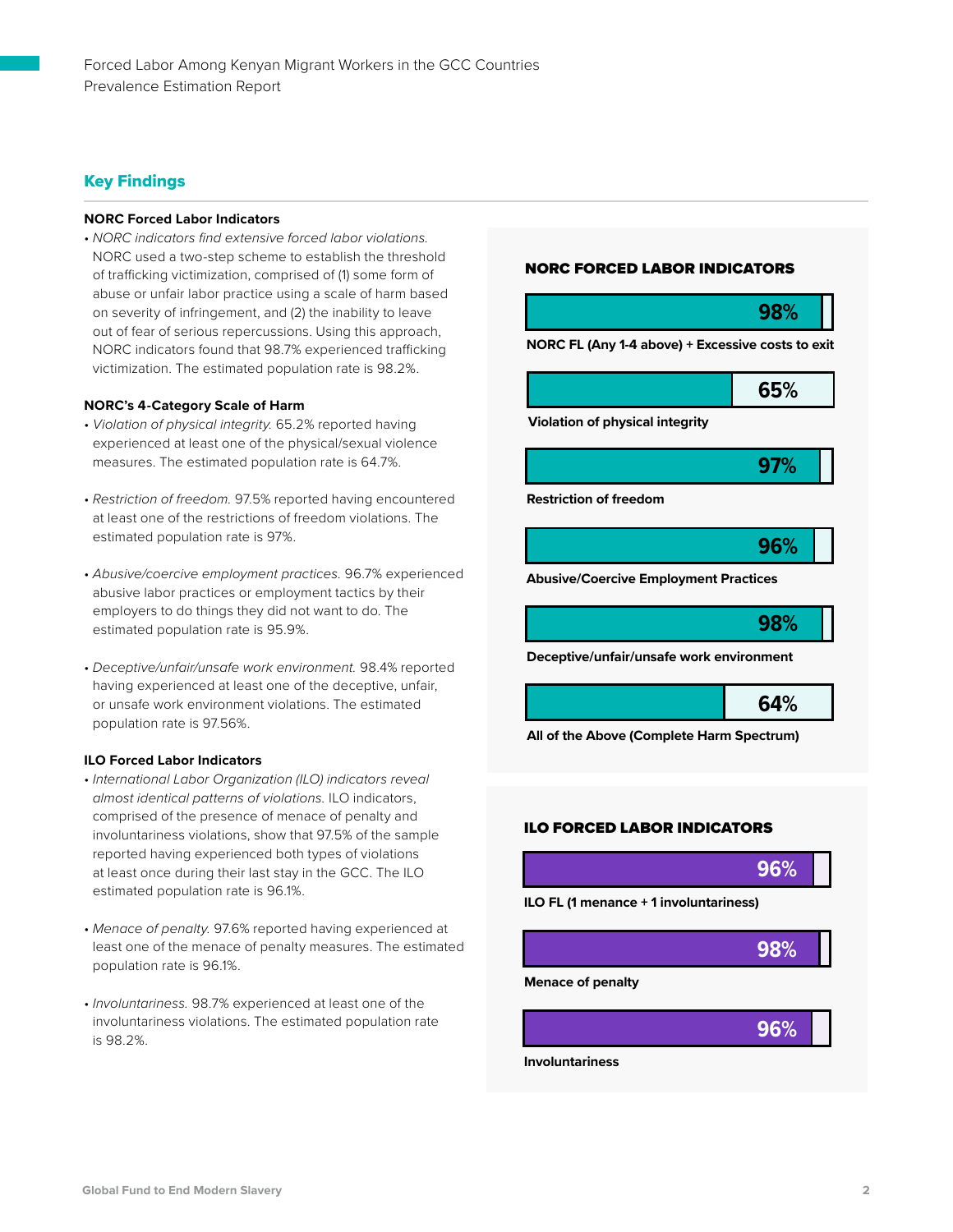# Sampling and Measurement Approach

The study sampling strategy applied a new approach to approximating sampling weights to achieve population estimates of forced labor violations experienced among Kenyan migrant laborers who recently returned from working in GCC countries. Prevalence rates are estimated with the weighted average of the forced labor indicators based on Kenyan census data for the Nairobi Metro area.

The study team used KNBS data on emigration from 2004 to 2019 as a guide to determine the distribution of 300 seeds (i.e., first wave of survey respondents) across five counties in the Nairobi Metro area to initiate a unique link-tracing estimation approach. Seeds were asked to nominate up to seven individuals in their personal network who were also in the target population and given three coupons to distribute to randomly selected network members. This sampling strategy was repeated across waves until a final sample size of N=1,020 was achieved.

Key measures of forced labor conform to the legal framework established by the Trafficking Victims Protection Act (TVPA) and the ILO, and they represent the most agreed-upon indicators of forced labor. First, the study team grouped the forced labor indicators into scaled categories of abuses based on perceived severity of infringement of human rights by employers.

This created a "scale-of-harm" rather than conceptualize each violation as equal in terms of potential negative impact.

## **Categories (in order of severity):**

- Enacted or threatened infringement of physical integrity;
- Enacted or threatened restriction of personal freedom including physical movement and/or communication;
- Abusive and coercive employment practices to compel migrant workers to do something they did not want to;
- Deceptive contracts, unfair or unsafe work arrangement, or lack of food and shelter.

Second, the study team applied a two-step scheme to establish the threshold of trafficking victimization, in which "excessive" exit costs used by employers to deter or prevent a migrant worker from leaving an abusive work environment are measured. Under this analytical approach, a migrant worker (1) must have experienced some forms of employer-perpetrated abuse or unfair labor practice, and (2) must have been unable to quit because of fear of serious consequences. The two-step threshold scheme seeks to qualify what reported experiences may count as trafficking victimization.

# Limitations and Considerations

Readers of this brief should exercise cautions when interpreting our study findings, because of a number of limitations. First, findings reflect experiences of migrants who recently returned from the GCC, as opposed to those who remained. Their return could be due to multiple reasons: negative experiences, family reasons, seasonal fluctuations in labor demand, or contract expirations. Second, the impact of

COVID-19 has affected employment practices and migrants' movement across borders, both of which have implications for the generalizability of our results in a post-pandemic era. Finally, although considered the most cutting edge strategy, our link-tracing sampling should be considered experimental and could be augmented by observing untraced links within the final sample.